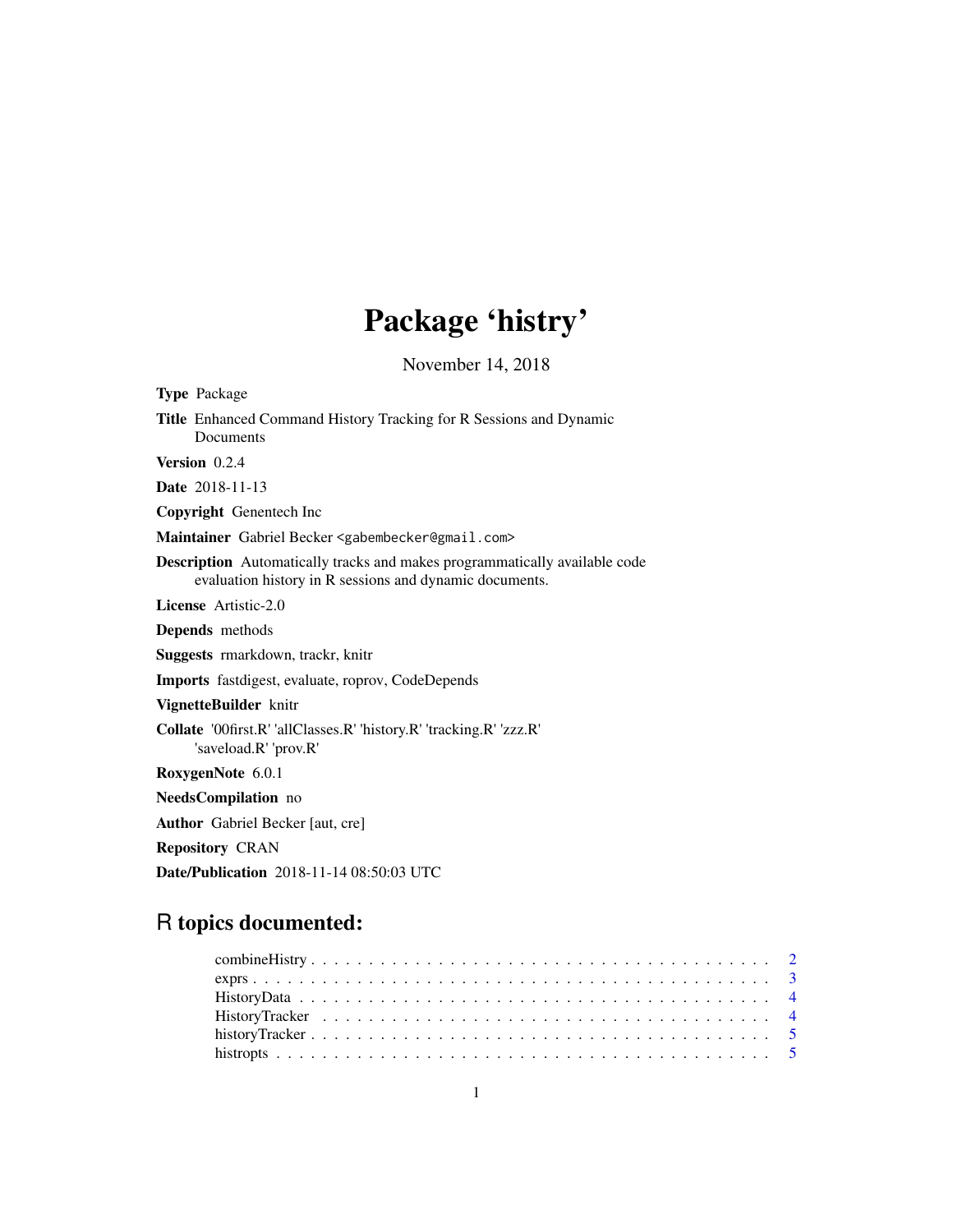#### <span id="page-1-0"></span>2 combineHistry

| Index |  |  |
|-------|--|--|
|       |  |  |
|       |  |  |
|       |  |  |

combineHistry *Combine History data from two sources/records*

#### Description

Combines the underlying history data from two representations.

#### Usage

```
combinelistry(x, y, before = FALSE)## S4 method for signature 'HistoryData'
combinelistry(x, y, before = FALSE)## S4 method for signature 'VirtHistoryTracker'
combinelistry(x, y, before = FALSE)
```
#### Arguments

|        | An object representing captured history                                                                        |
|--------|----------------------------------------------------------------------------------------------------------------|
|        | An object representing captured history                                                                        |
| before | logical. Should the data from y be placed before the data from x in the combined<br>history. Defaults to FALSE |

#### Value

The same class of object as x. I.e., if x is a HistoryTracker object, a HistoryTracker (of the same subclass) is returned. If X is a HistoryData object, that class of object is returned.

#### Note

HistoryTracker objects are reference classes, meaning that if x is a HistoryTracker the changes will be reflected in all variables representing that trackr.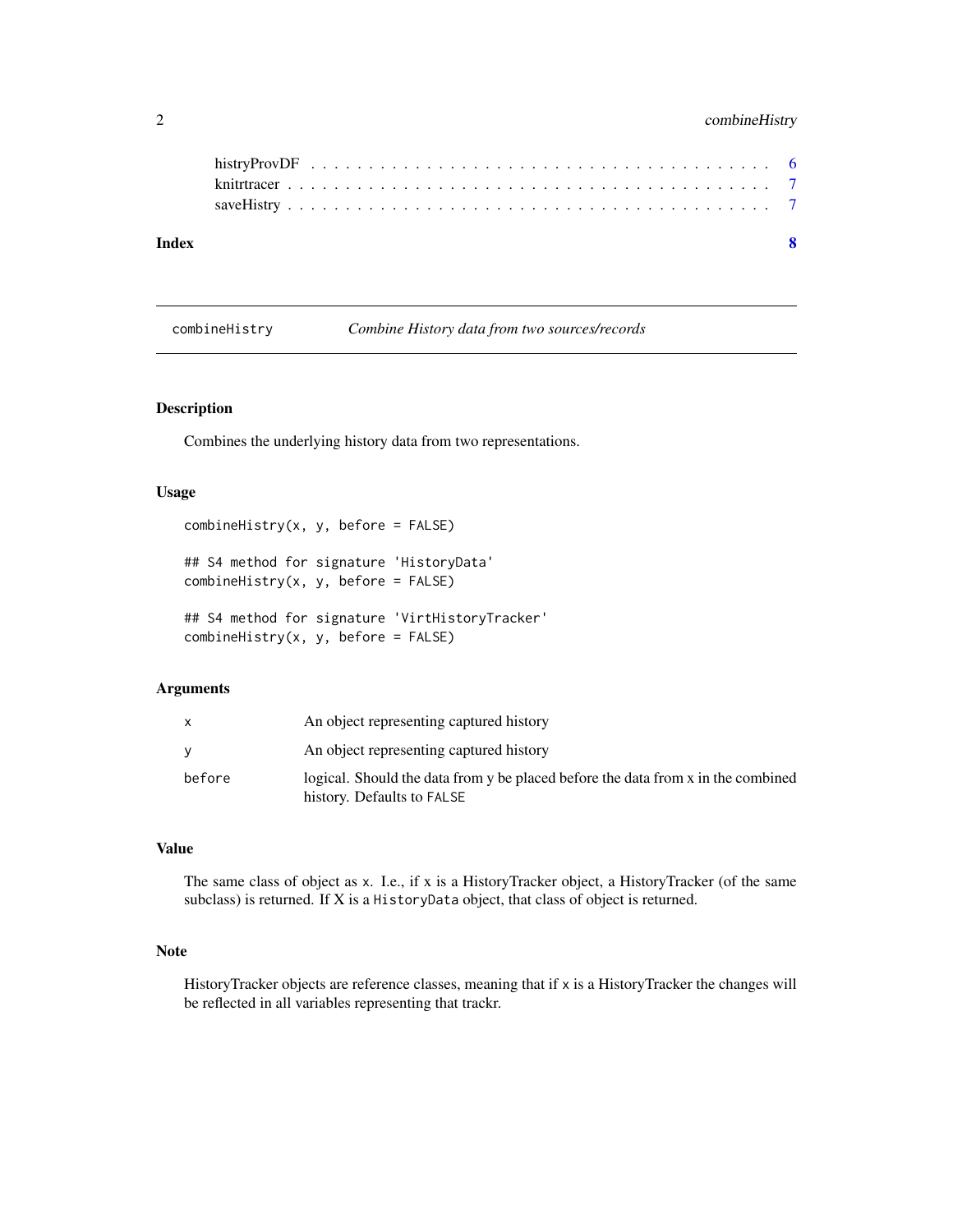<span id="page-2-0"></span>

#### Description

Getters and setters for histry-related objects

#### Usage

```
exprs(obj)
## S4 method for signature 'HistoryData'
exprs(obj)
## S4 method for signature 'VirtHistoryTracker'
exprs(obj)
exprs(obj) <- value
## S4 replacement method for signature 'HistoryData'
exprs(obj) <- value
## S4 replacement method for signature 'VirtHistoryTracker'
exprs(obj) <- value
ret_classes(obj)
## S4 method for signature 'HistoryData'
ret_classes(obj)
## S4 method for signature 'VirtHistoryTracker'
ret_classes(obj)
ret_classes(obj) <- value
## S4 replacement method for signature 'HistoryData'
ret_classes(obj) <- value
## S4 replacement method for signature 'VirtHistoryTracker'
ret_classes(obj) <- value
hashes(obj)
## S4 method for signature 'HistoryData'
hashes(obj)
## S4 method for signature 'VirtHistoryTracker'
```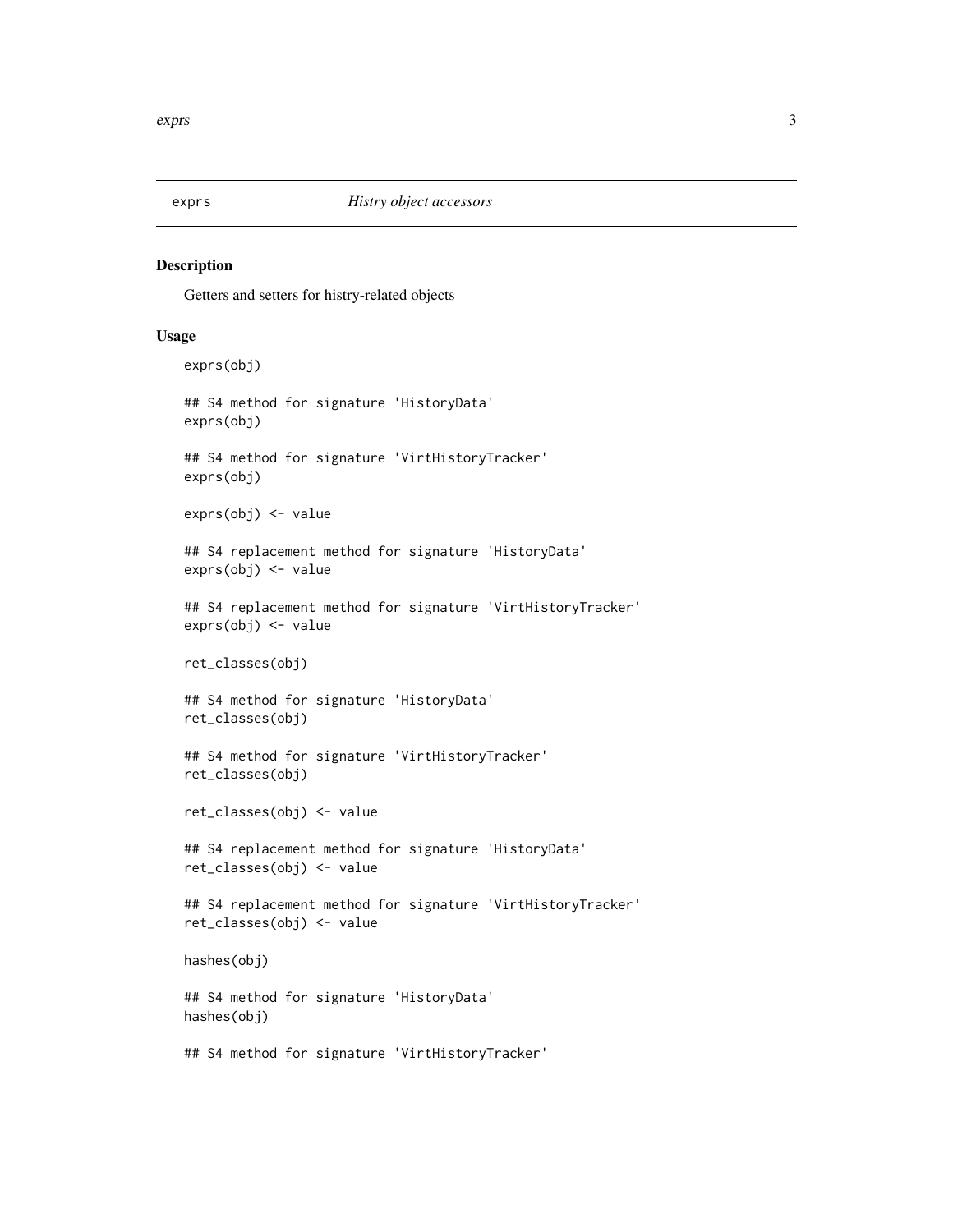#### <span id="page-3-0"></span>4 HistoryTracker

```
hashes(obj)
   hashes(obj) <- value
   ## S4 replacement method for signature 'HistoryData'
   hashes(obj) <- value
   ## S4 replacement method for signature 'VirtHistoryTracker'
   hashes(obj) <- value
   hData(obj)
   ## S4 method for signature 'HistoryData'
   hData(obj)
   ## S4 method for signature 'VirtHistoryTracker'
   hData(obj)
   hData(obj) <- value
   ## S4 replacement method for signature 'HistoryData'
   hData(obj) <- value
   ## S4 replacement method for signature 'VirtHistoryTracker'
   hData(obj) <- value
Arguments
```

| obi   | The object to access components of. |
|-------|-------------------------------------|
| value | The new value for the field.        |

HistoryData *HistoryData*

#### Description

A (non-reference) class representing the known history state

HistoryTracker *A reference class for tracking code history*

#### Description

These classes implement history tracking in various contexts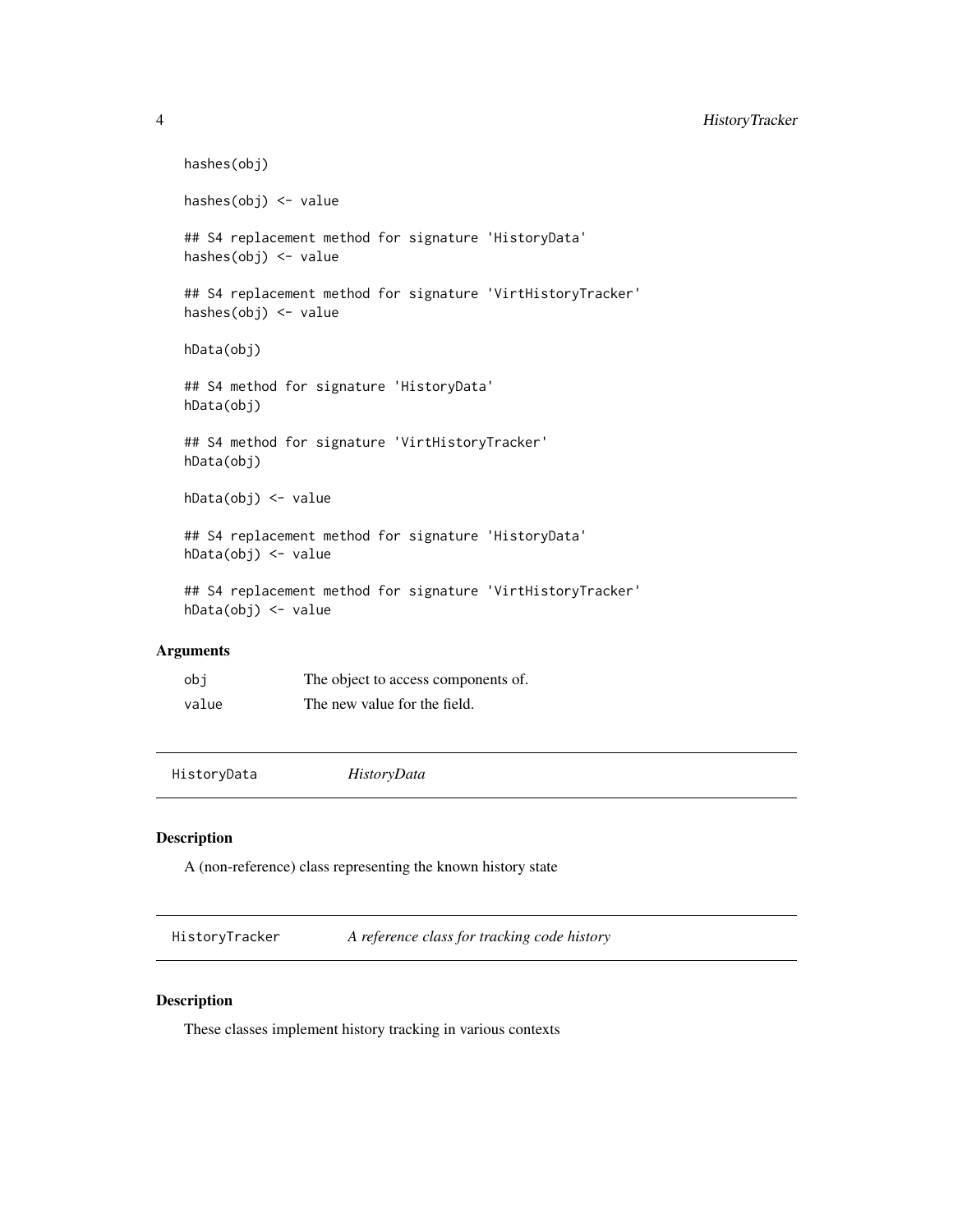<span id="page-4-0"></span>

#### Description

Constructors for the HistoryTrackr family of objects.

#### Usage

```
historyTracker(id = "history_tracker")
```
knitrTracker()

#### Arguments

id character. The id of the taskback

#### Value

A HistoryTracker object

#### Note

Generally end-users should never need to call these functions directly. Simply loading the histry package should provide them with history tracking.

histropts *histry*

#### Description

These functions return the set of successfully evaluated expressions (histry) and the HistoryTracker object (histry\_tracker) for the current context.

#### Usage

```
histropts()
histry()
histry_tracker()
histry_addinfo(...)
histry_setinknitr(val)
```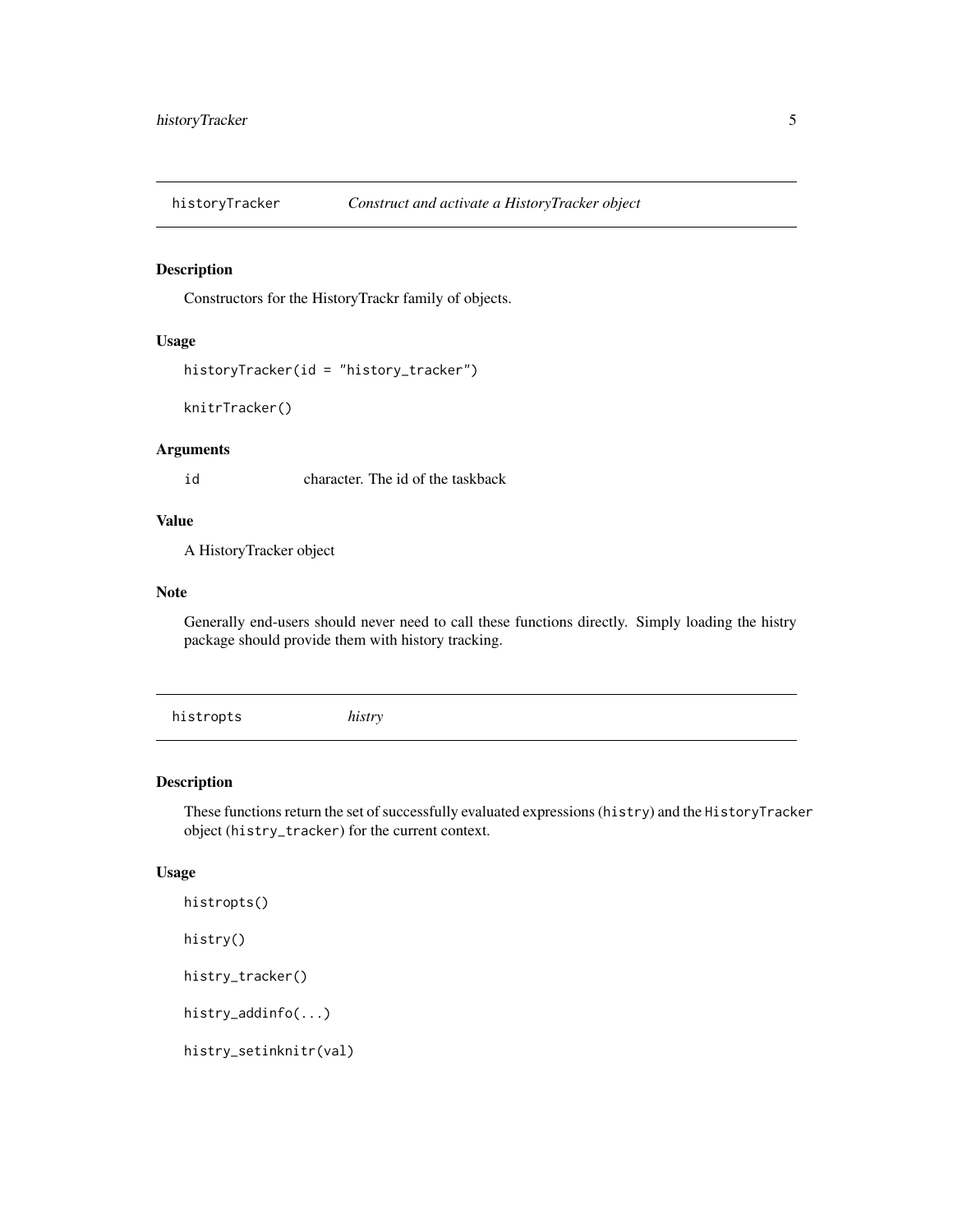#### <span id="page-5-0"></span>Arguments

| $\cdot$ $\cdot$ $\cdot$ | Info to be added                                                                           |
|-------------------------|--------------------------------------------------------------------------------------------|
| val                     | Logical value indicating whether the evaluation context is currently in a knitr/rmarkdown. |

#### Details

This means that when called during a knitr-based weaving process, the expressions will be those previously evaluted durign that process, and the tracker will be a KnitrHistoryTracker. When called outside of the weaving context, the top-level-expression history and history tracker will be returned, respectively.

#### Value

A list of R code expressions for histry and a HistoryTracker object for histry\_tracker

histryProvDF *Generate ProvStoreDF from histry*

#### Description

Generates a tabular 'provenance store' from the history of evaluated expressions captured by histry

#### Usage

```
histryProvDF(tracker = histry_tracker())
```
#### Arguments

tracker The HistoryTracker object to mine for the prov table information.

#### Value

a ProvStoreDF object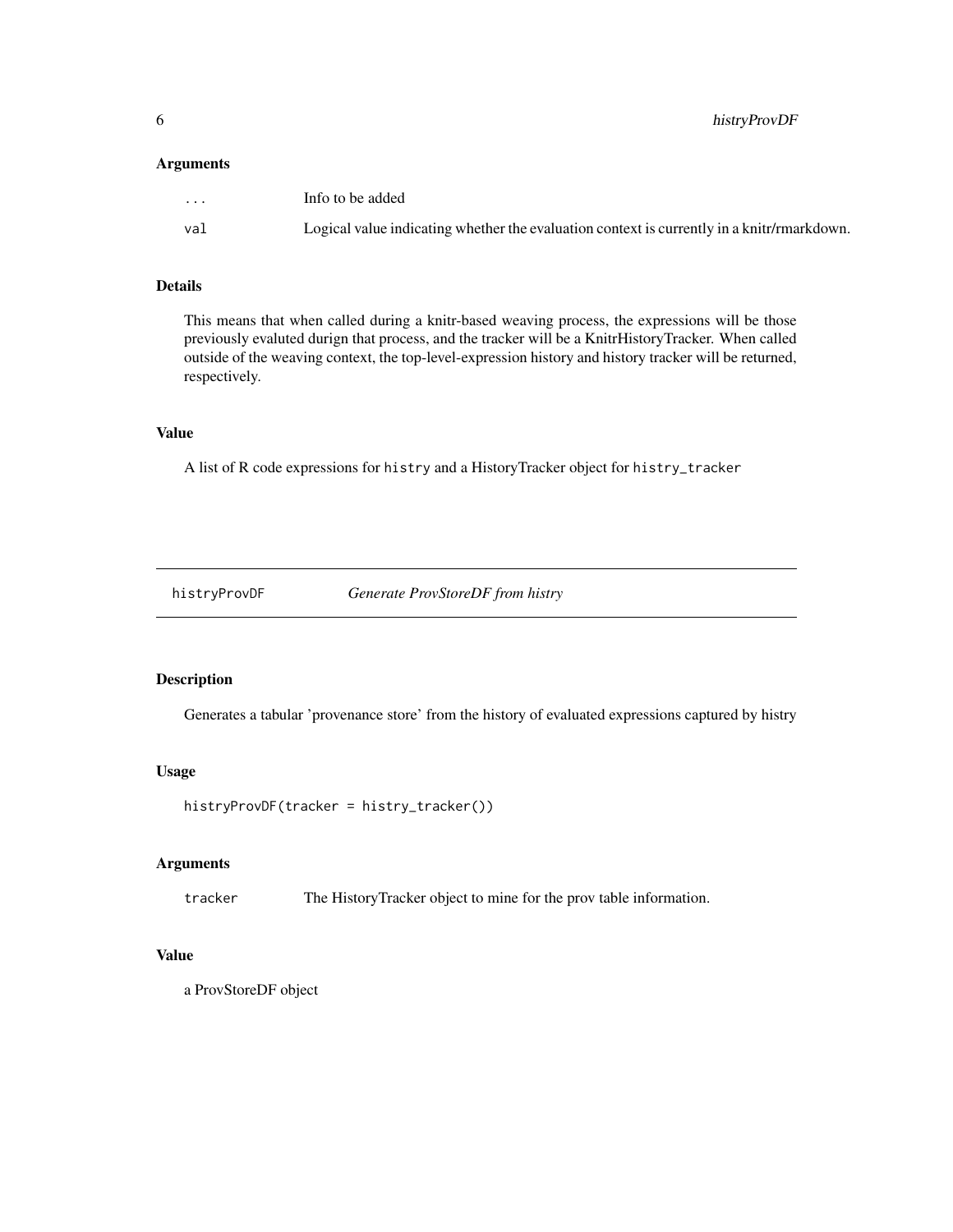<span id="page-6-0"></span>

| knitrtracer | knitr history tracking These functions are exported due to the vagaries |
|-------------|-------------------------------------------------------------------------|
|             | of how tracing functions works in R. Knitr history support is now       |
|             | turned on when the histry package is loaded; They should never be       |
|             | called directly by an end user.                                         |

#### Description

evaltracer

#### Usage

```
knitrtracer(on, record = FALSE)
```

```
evaltracer(on = TRUE, record = FALSE)
```
#### Arguments

| on.    | logical. Should tracking be turned on <i>(TRUE)</i> or off <i>(FALSE)</i>                                   |
|--------|-------------------------------------------------------------------------------------------------------------|
| record | logical. Should visibly printed results within the weaving process be recorded<br>(if trackr is available). |

#### Description

Save and load Histry data. Experimental.

#### Usage

```
saveHistry(file = "./histry.rds", append = TRUE,
  trackr = histry_tracker())
```

```
loadHistry(file = "./.histry.rds", trackr = histry_tracker())
```
#### Arguments

| file   | character. The file to save your history within. When loading, assumed to be an<br>RDS file. when saving, written as an RDS file. |
|--------|-----------------------------------------------------------------------------------------------------------------------------------|
| append | logical. Should any history already saved to file be retained when the new<br>history is saved. defaults to TRUE                  |
| trackr | a history tracker object                                                                                                          |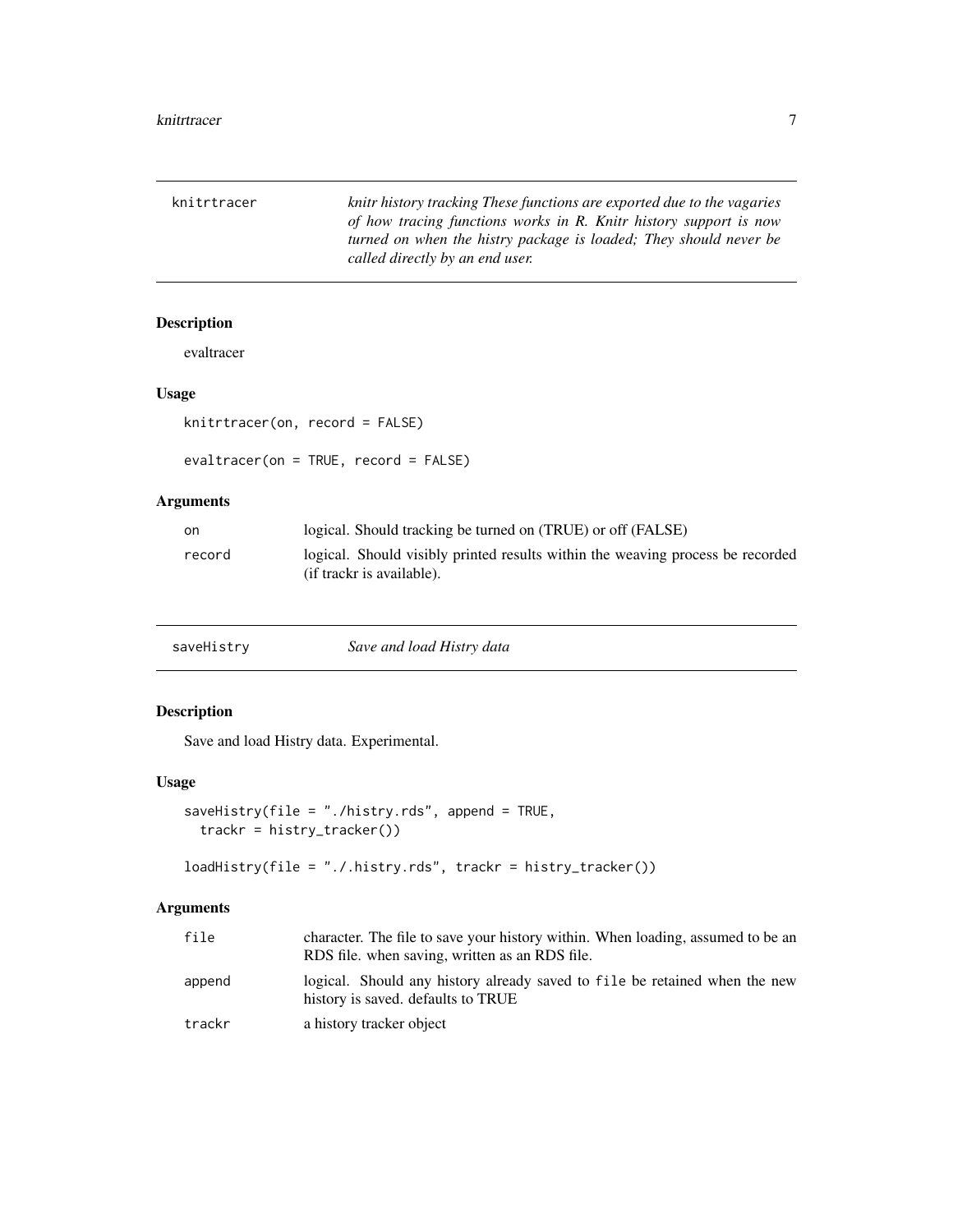## <span id="page-7-0"></span>**Index**

```
combineHistry, 2
combineHistry,HistoryData-method
        (combineHistry), 2
combineHistry,VirtHistoryTracker-method
        (combineHistry), 2
evaltracer (knitrtracer), 7
exprs, 3
exprs,HistoryData (exprs), 3
exprs,HistoryData-method (exprs), 3
exprs,VirtHistoryTracker (exprs), 3
exprs,VirtHistoryTracker-method
        (exprs), 3
exprs<- (exprs), 3
exprs<-,HistoryData (exprs), 3
exprs<-,HistoryData-method (exprs), 3
exprs<-,VirtHistoryTracker (exprs), 3
exprs<-,VirtHistoryTracker-method
        (exprs), 3
h_tracker (HistoryTracker), 4
hashes (exprs), 3
hashes,HistoryData (exprs), 3
hashes,HistoryData-method (exprs), 3
hashes,VirtHistoryTracker (exprs), 3
hashes,VirtHistoryTracker-method
        (exprs), 3
hashes<- (exprs), 3
hashes<-,HistoryData (exprs), 3
hashes<-,HistoryData-method (exprs), 3
hashes<-,VirtHistoryTracker (exprs), 3
hashes<-,VirtHistoryTracker-method
        (exprs), 3
hData (exprs), 3
hData,HistoryData (exprs), 3
hData,HistoryData-method (exprs), 3
hData,VirtHistoryTracker (exprs), 3
hData,VirtHistoryTracker-method
        (exprs), 3
hData<- (exprs), 3
```
hData<-,HistoryData *(*exprs*)*, [3](#page-2-0) hData<-,HistoryData-method *(*exprs*)*, [3](#page-2-0) hData<-,VirtHistoryTracker *(*exprs*)*, [3](#page-2-0) hData<-,VirtHistoryTracker-method *(*exprs*)*, [3](#page-2-0) HistoryData, [4](#page-3-0) HistoryData-class *(*HistoryData*)*, [4](#page-3-0) HistoryTracker, [4](#page-3-0) historyTracker, [5](#page-4-0) HistoryTracker-class *(*HistoryTracker*)*, [4](#page-3-0) histropts, [5](#page-4-0) histry *(*histropts*)*, [5](#page-4-0) histry\_addinfo *(*histropts*)*, [5](#page-4-0) histry\_setinknitr *(*histropts*)*, [5](#page-4-0) histry\_tracker *(*histropts*)*, [5](#page-4-0) histryProvDF, [6](#page-5-0) kh\_tracker *(*HistoryTracker*)*, [4](#page-3-0) knitr\_tracker *(*historyTracker*)*, [5](#page-4-0) KnitrHistoryTracker *(*HistoryTracker*)*, [4](#page-3-0) KnitrHistoryTracker-class *(*HistoryTracker*)*, [4](#page-3-0)

```
knitrTracker (historyTracker), 5
```
loadHistry *(*saveHistry*)*, [7](#page-6-0)

knitrtracer, [7](#page-6-0)

```
ret_classes (exprs), 3
ret_classes,HistoryData (exprs), 3
ret_classes,HistoryData-method (exprs),
         3
ret_classes,VirtHistoryTracker (exprs),
        3
ret_classes,VirtHistoryTracker-method
        (exprs), 3
ret_classes<- (exprs), 3
ret_classes<-,HistoryData (exprs), 3
ret_classes<-,HistoryData-method
        (exprs), 3
```